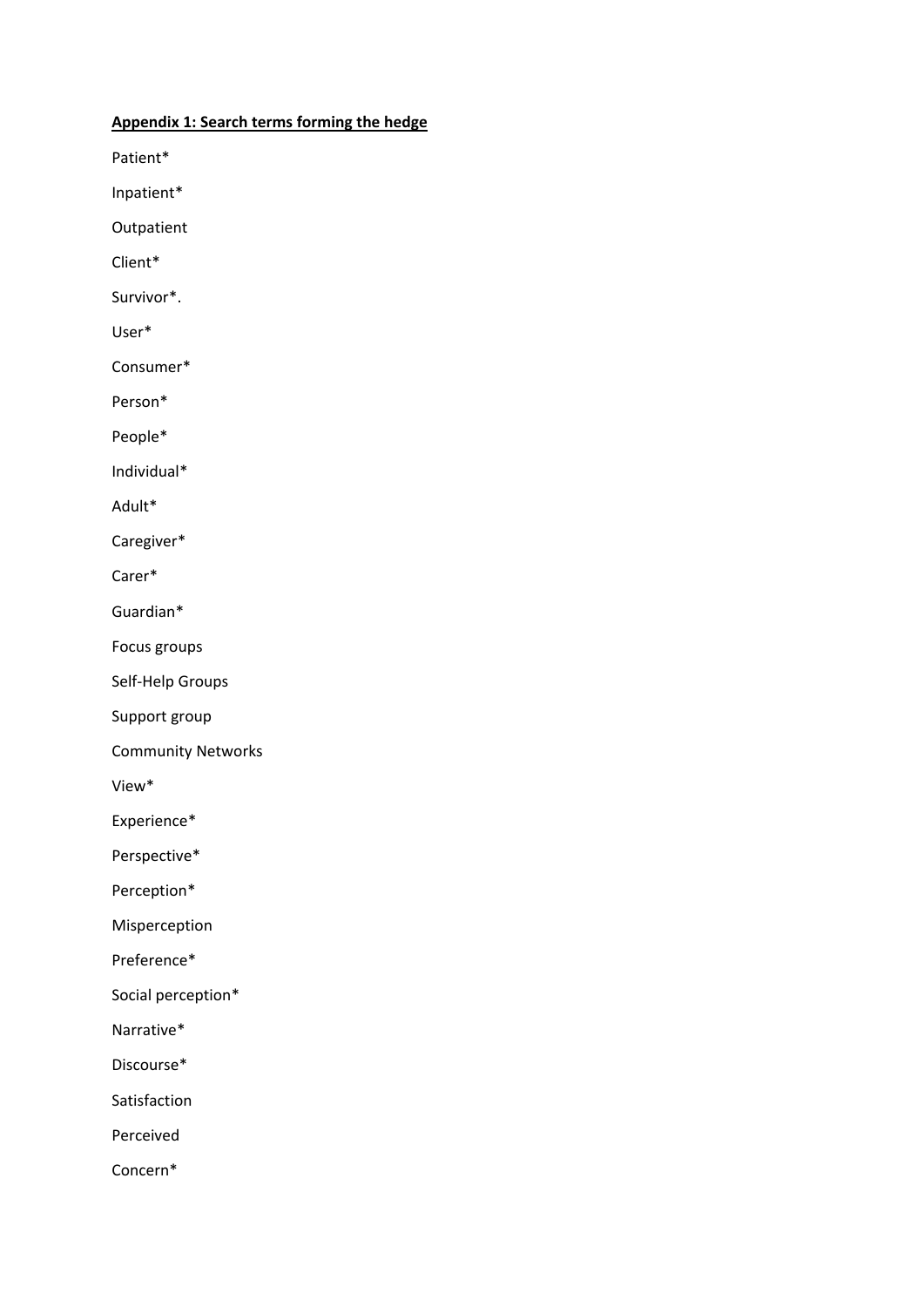Issue\*

Attitude\*

Emotion\*

Fear\*.

Disappoint\*.

Afraid

Distress

Nervous

Anxi\*

Frustat\*

Negativism

Unmet need\*

Needs assessment [MeSH]

Stress, psychological [MeSH]

Adaptation, psychological [MeSH]

Cope

Coping

Worr\*

Quality of life

Qol

Quality of recovery

Patient advocacy

Consumer advocacy

Right to choose

Choice OR Informed choice

Empower

Decision making [MeSH]

Decision making, shared [MeSH Terms]

Decision Support Techniques [Mesh]

Communication

Access to information